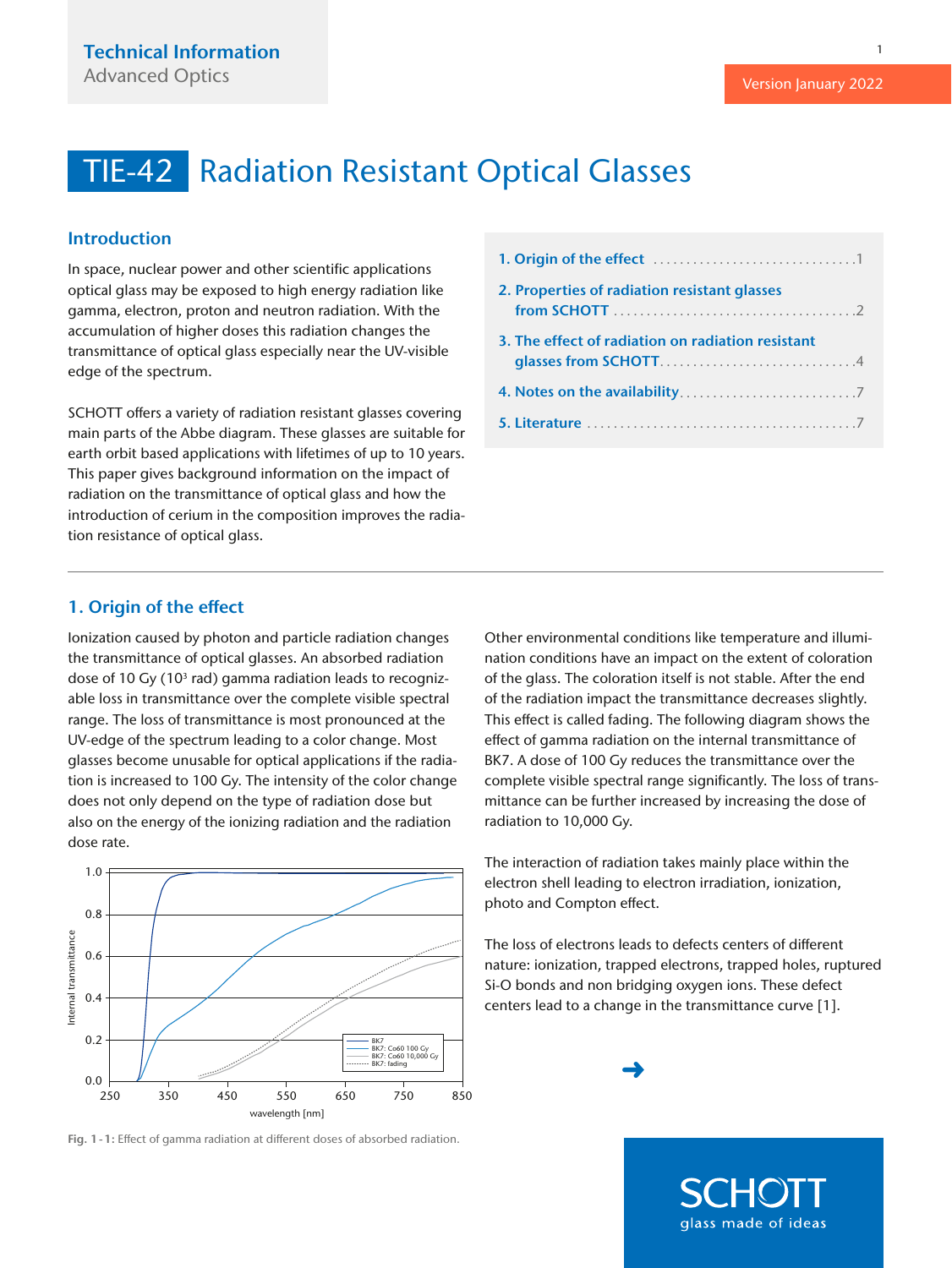### <span id="page-1-0"></span>2. Properties of radiation resistant glasses from SCHOTT

Optical glasses can be stabilized against transmittance loss caused by ionizing radiation by adding cerium (Ce) to the composition. The added cerium (a polyvalent ion) changes the intrinsic color of the glass. The transmittance edge is shifted to longer wavelengths. In general the cerium content is kept low enough to keep this effect small.

The extent of stabilization differs from glass type to glass type. Every cerium stabilized glass type shows the letter G and a number as an additional suffix in the glass name. The number in the suffix divided by 10 relates to the additional weight

percentage of CeO<sub>2</sub> in the glass. BK7G18 for instance was stabilized against radiation by adding 1,8 w% of cerium into the BK7 glass matrix. In general the higher the cerium content the more the glass is stabilized against higher total doses but the more the intrinsic transmittance is reduced. In addition, the impact to the color change by addition of cerium depends on the glass matrix.

The modified Abbe diagram in figure 2-1 contains all currently available stabilized glass types. The diagram shows that not only the transmittance curve but also the optical position of the stabilized glass types varies slightly from the non stabilized catalog glass.



glass made of ideas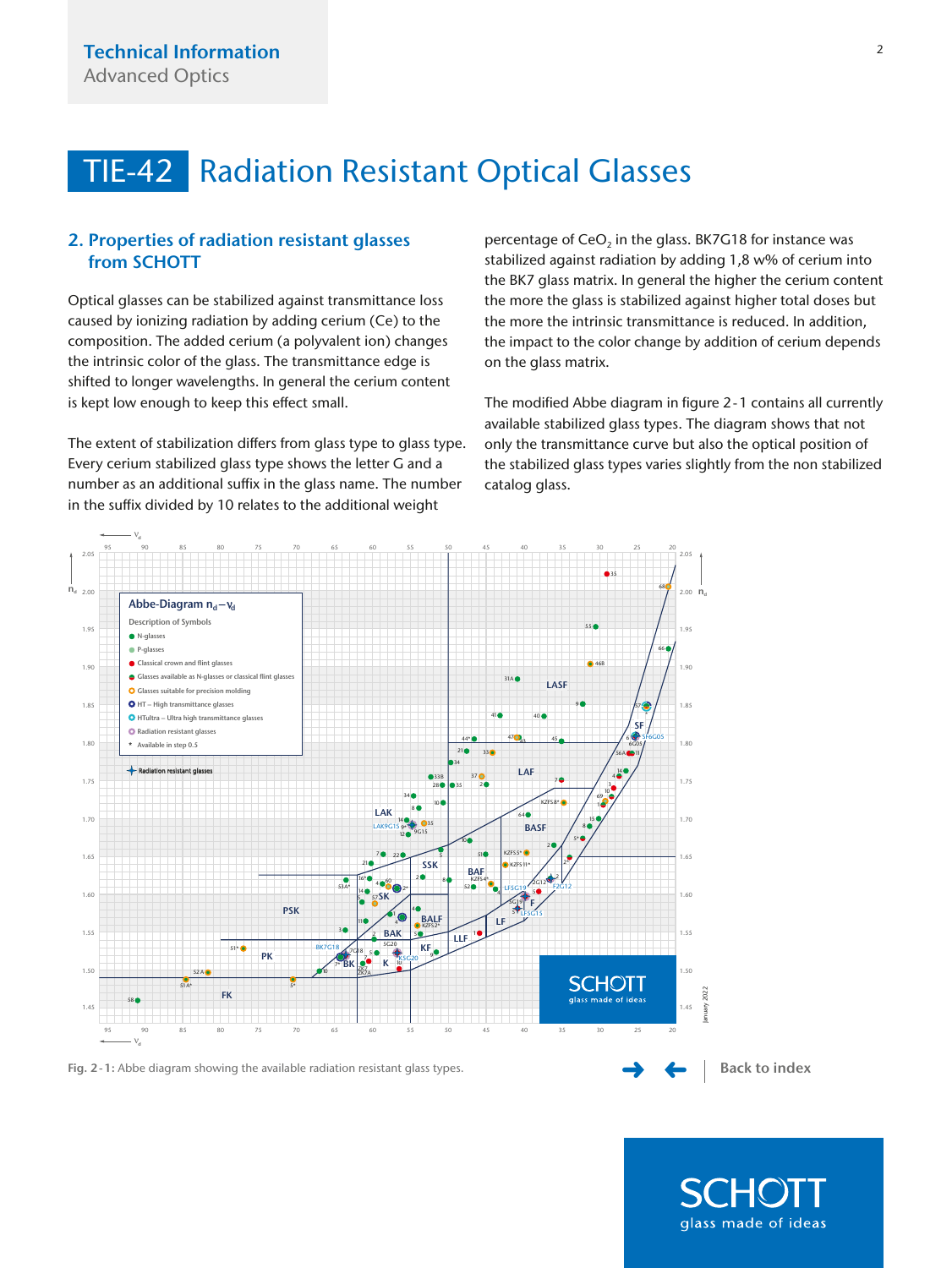<span id="page-2-0"></span>The following table 2-1 gives a summary of properties for the available radiation resistant glasses. Complete datasheets are available on request. Please note that all radiation resistant glasses except LAK9G15 are usually available in standard bubble quality according to the optical glass catalog.

The total allowable cross section of bubbles in LAK9G15 is 0.1 mm2 per 100 ccm for bubbles larger 0.03 mm in diameter. A large amount of inclusions < 0.03 mm diameter is typical for this type of glass and cannot be avoided by production means.

371277\_PC\_Des+Prop-2018\_ROW.indd 139 08.12.17 11:16

Tab. 2-1: Summary of properties of the radiation resistant glasses from SCHOTT [2].





glass made of ideas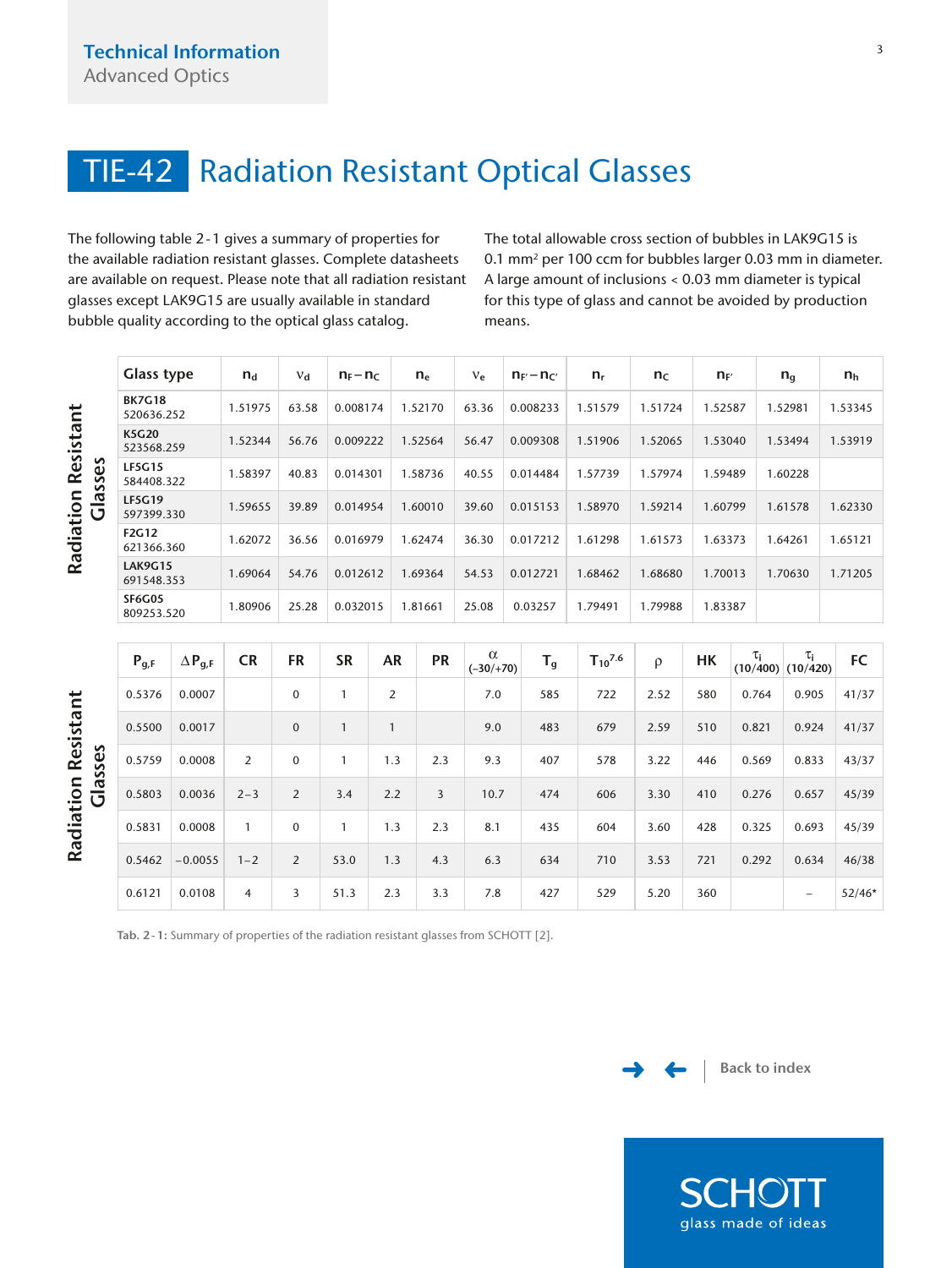### <span id="page-3-0"></span>3. The effect of radiation on radiation resistant glasses from SCHOTT

The radiation resistant versions of the glasses are often slightly different in color compared to the standard glasses, as shown for one example in figure 3-1 where non stabilized N-BK7 and cerium stabilized BK7G18 are compared. BK7G18 has a yellowish color compared to N-BK7. This yellow color is shown by the shift of the UV-edge of the transmittance curve compared to N-BK7. Figure 3-2 shows a comparison of the transmittance curve of BK7G18 and BK7. Additionally the impact of 100 Gy gamma radiation (Co60) on BK7 and a much higher gamma radiation of 8\*106 Gy on BK7G18 can be compared. BK7 displays a strong transmittance loss over the complete spectral range whereas the reduction of transmittance of BK7G18 at a radiation amount which is 5 orders of magnitude higher is very low in comparison.



Fig. 3-2: Transmittance of non stabilized BK7 and stabilized BK7G18



Fig. 3-1: Cerium stabilized BK7G18 and non stabilized N-BK7 in direct visual comparison.

As mentioned before the extent of the coloration depends on the kind of radiation and the radiation dose, which can be clearly derived from figure 3-3 where the transmittance loss of BK7G18 for different kind of radiation: proton particle radiation, electrons, gamma and neutron radiation is shown. Neutron radiation (fluence <  $0.15*10^{21}$  n/m<sup>2</sup> in the example) has the highest impact on the transmittance of BK7G18. The effect of protons (total dose 1.4\*10<sup>18</sup> MeV/m<sup>2</sup> with individual energies between 7 to 50 MeV in the example) and electrons on the transmittance is com-parable (fluence:  $8.8*10^{21}$  e<sup>-</sup>/m<sup>2</sup>, energy 0.05 MeV, radiation duration 20.6 h in the example) and in the same region as the  $10<sup>5</sup>$  and  $10<sup>6</sup>$ gamma radiation.



glass made of ideas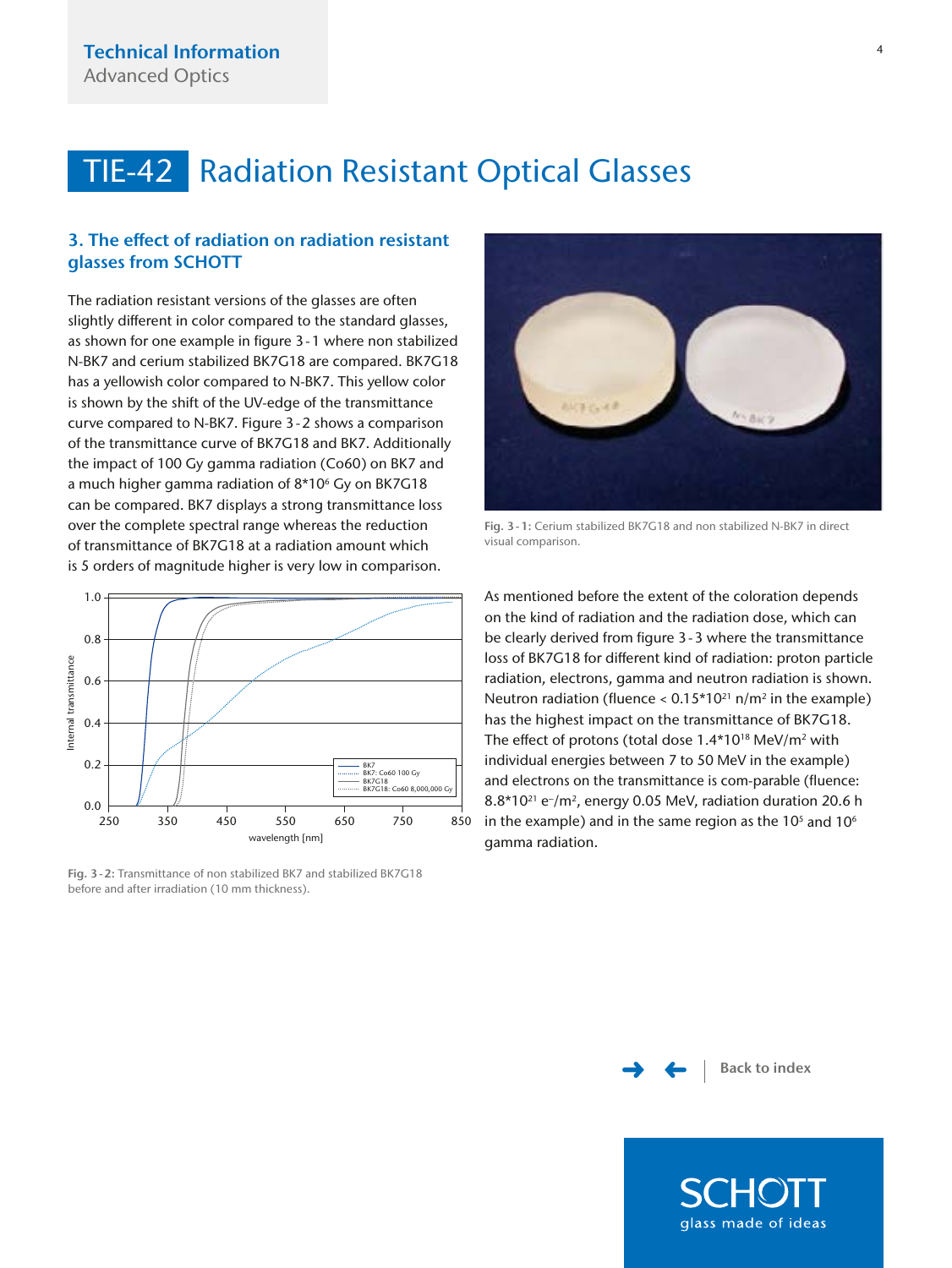

<span id="page-4-0"></span>TIE-42 Radiation Resistant Optical Glasses

Fig. 3-3: Transmittance loss of BK7G18 as a function of wavelength for different kind of radiations.

Some glasses are stabilized with a high amount of cerium and are therefore especially suitable for use in surroundings with very high radiation. Other glasses are stabilized to a lower amount. This is mostly the case if the cerium- content influences the transmittance to a higher amount. Figure 3-4 shows a comparison of the influence of gamma radiation 10<sup>6</sup> Gy on the internal transmittance loss over the wavelengthsfor different radiation resistant glasses. SF6G05 shows a significantly higher transmittance loss compared to BK7G18 or K5G20.

In general all radiation resistant glasses are suitable for earth orbit based application with lifetimes of up to 10 years.



Fig. 3-4: Transmittance loss of different radiation stabilized glasses as a function of wavelength for an absorption of 10<sup>6</sup> Gy.



glass made of ideas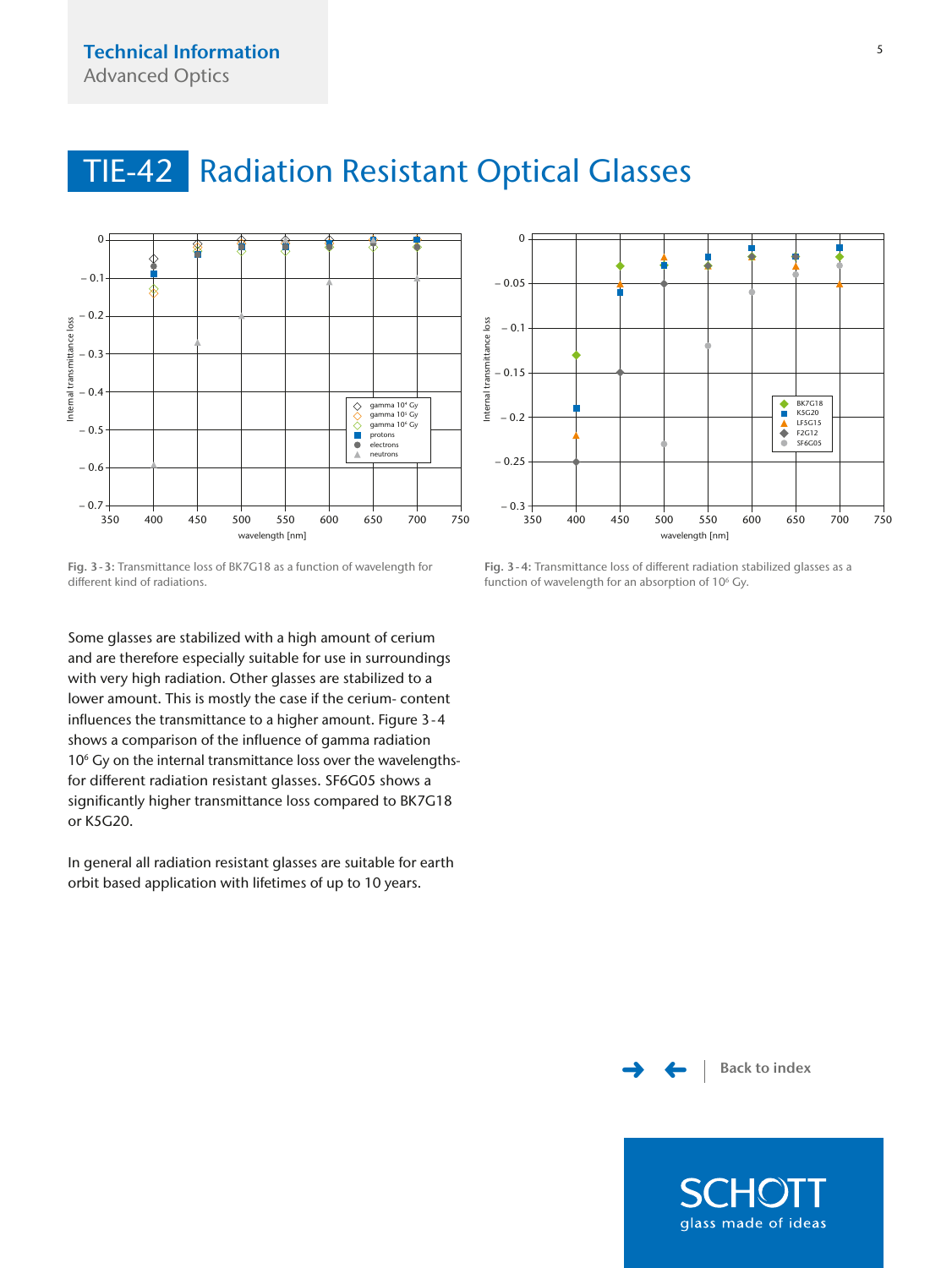<span id="page-5-0"></span>The results are also summarized in the following tables.

|                                                                                                                          |        | Experimental internal transmittance loss (10 mm thick sample) |                          |                          |               |                          |                          |  |  |
|--------------------------------------------------------------------------------------------------------------------------|--------|---------------------------------------------------------------|--------------------------|--------------------------|---------------|--------------------------|--------------------------|--|--|
|                                                                                                                          |        | <b>BK7G18</b>                                                 | <b>K5G20</b>             | <b>LAK9G15</b>           | <b>LF5G15</b> | <b>F2G12</b>             | <b>SF6G05</b>            |  |  |
| Electron radiation<br>Fluence $8.8*10^{21}$ e-/m <sup>2</sup> .<br>energy 0.05 MeV,<br>irradiation time 20.6 h           | 400 nm | $-0.07$                                                       | $-0.04$                  | $-0.26$                  | $-0.51$       | $-0.18$                  |                          |  |  |
|                                                                                                                          | 450 nm | $-0.04$                                                       | $-0.02$                  | $-0.13$                  | $-0.9$        | $-0.34$                  | $\overline{\phantom{0}}$ |  |  |
|                                                                                                                          | 500 nm | $-0.02$                                                       | $-0.02$                  | $-0.06$                  | $-0.83$       | $-0.27$                  | $-0.02$                  |  |  |
|                                                                                                                          | 550 nm | $-0.02$                                                       | $-0.01$                  | $-0.03$                  | $-0.73$       | $-0.21$                  | $-0.01$                  |  |  |
|                                                                                                                          | 600 nm | $-0.02$                                                       | $-0.01$                  | $-0.03$                  | $-0.62$       | $-0.15$                  | $\mathbf 0$              |  |  |
|                                                                                                                          | 650 nm | $-0.01$                                                       | $\mathbf 0$              | $-0.01$                  | $-0.55$       | $-0.11$                  | $\mathbf 0$              |  |  |
|                                                                                                                          | 700 nm | $-0.02$                                                       | $\mathbf 0$              | $\mathbf 0$              | $-0.48$       | $-0.08$                  | $\mathbf 0$              |  |  |
| Proton irradiation<br>Total dose 1.4*10 <sup>18</sup> MeV/m <sup>2</sup> ,<br>individual energies between<br>7 to 50 MeV | 400 nm | $\overline{\phantom{0}}$                                      | $\overline{\phantom{0}}$ | $-0.16$                  | $-0.03$       | $\overline{\phantom{0}}$ | $\overline{\phantom{0}}$ |  |  |
|                                                                                                                          | 450 nm | ÷.                                                            | $\overline{\phantom{0}}$ | $-0.24$                  | $-0.01$       |                          |                          |  |  |
|                                                                                                                          | 500 nm | $\overline{\phantom{0}}$                                      | $-$                      | $-0.09$                  | $\mathbf 0$   |                          | $-0.04$                  |  |  |
|                                                                                                                          | 550 nm | -                                                             | $\overline{\phantom{m}}$ | $-0.05$                  | $\mathbf 0$   | $\overline{\phantom{0}}$ | $\mathbf 0$              |  |  |
|                                                                                                                          | 600 nm | $\overline{\phantom{0}}$                                      | $\overline{\phantom{0}}$ | $-0.03$                  | $\mathbf 0$   | $\overline{\phantom{0}}$ | $\mathbf 0$              |  |  |
|                                                                                                                          | 650 nm | $\overline{\phantom{0}}$                                      |                          | $\Omega$                 | $\mathbf 0$   |                          | $\mathbf 0$              |  |  |
|                                                                                                                          | 700 nm | $\overline{\phantom{0}}$                                      | $\overline{\phantom{0}}$ | $-0.02$                  | $\mathbf 0$   | $\overline{\phantom{0}}$ | $\mathbf 0$              |  |  |
| Neutron irradiation<br>Fluence < $0.15*10^{21}$ n/m <sup>2</sup>                                                         | 400 nm | $-0.59$                                                       | $\overline{\phantom{0}}$ | $\overline{\phantom{0}}$ | $-0.25$       |                          | $\overline{\phantom{m}}$ |  |  |
|                                                                                                                          | 450 nm | $-0.27$                                                       |                          | $\overline{\phantom{0}}$ | $-0.1$        | $\overline{\phantom{0}}$ |                          |  |  |
|                                                                                                                          | 500 nm | $-0.2$                                                        | $\qquad \qquad -$        |                          | $-0.04$       | $\overline{\phantom{0}}$ | $-0.41$                  |  |  |
|                                                                                                                          | 550 nm | $\Omega$                                                      | $\qquad \qquad -$        |                          | $\Omega$      |                          | $\Omega$                 |  |  |
|                                                                                                                          | 600 nm | $-0.11$                                                       | $\overline{\phantom{m}}$ | $\overline{\phantom{0}}$ | $-0.04$       | $\overline{\phantom{0}}$ | $-0.12$                  |  |  |
|                                                                                                                          | 650 nm | $\mathbf 0$                                                   | $\overline{\phantom{0}}$ | $\overline{\phantom{0}}$ | $\mathbf 0$   | $\overline{\phantom{0}}$ | $\mathbf 0$              |  |  |
|                                                                                                                          | 700 nm | $-0.1$                                                        |                          |                          | $-0.01$       |                          | $-0.11$                  |  |  |

Tab. 3-1: Internal transmittance decrease of some radiation resistance glasses in dependence of electron, proton and neutron radiation at 10 mm thickness. This data dates back to the first radiation resistance glass catalog from SCHOTT (1980s).





**SCHOTT** glass made of ideas